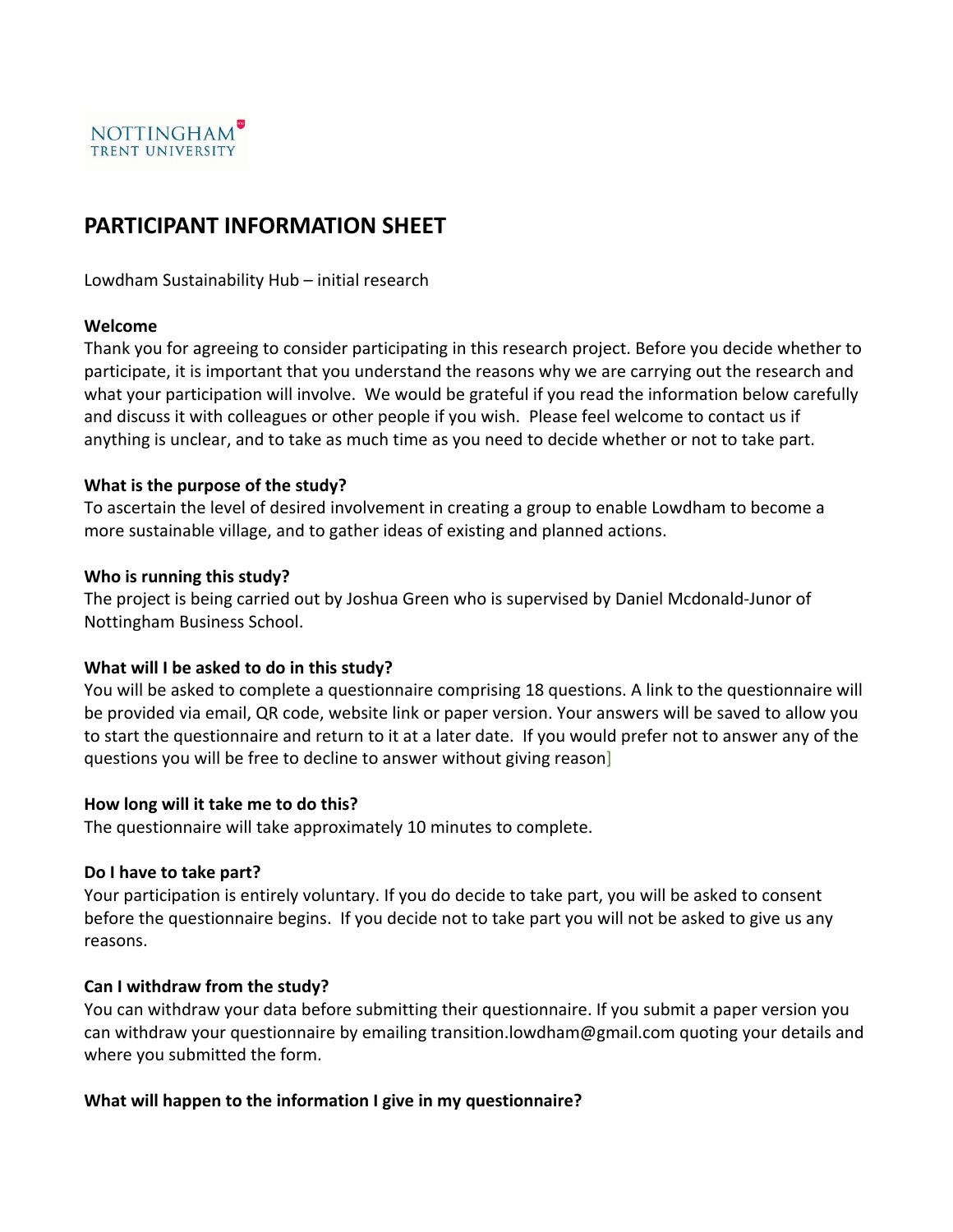The information gathered will be used to help form a Sustainable group in Lowdham and prioritise actions the group will take.

## **How will you protect my confidentiality?**

The questionnaire responses will be handled only by myself in line with data protection principles and NTU's approved research protocol. Any non-anonymised information collected will only be shared, confidentially, with the project supervisor and other staff members as required, solely for the purpose of project assessment. Hard copies of questionnaires will be kept in locked filing cabinets, and electronic files will be kept on password protected devices which are not accessible to any other person. The information collected through the questionnaire will be used only for the purposes of this research project.

## **How will you protect my anonymity?**

No personal or identifying details, such as names and addresses, will be collected. No information will be given in the report that would enable a participant to be identified, including by putting together pieces of information that would enable 'jigsaw identification' (for example, locations, job positions).

## **What are the possible benefits?**

We hope that you will find the questionnaire interesting and will take satisfaction from helping Lowdham Sustainability Hub form and from helping with my research project.

## **What are the disadvantages and risks in taking part?**

The main cost to you will be the time needed to complete the questionnaire. The main risk is that you might give us information that is detrimental to you or your organisation, or that runs counter to data protection laws. We are confident that the arrangements described above will prevent any of your information being shared with anyone outside the research team. For this reason, we believe that the risk of detriment is very low.

## **What will happen to the results?**

The findings will be included in my final year project document and given to Lowdham Sustainability Hub. My final project will be seen only by my supervisor, a second marker and possibly as part of a sample reviewed by an External Examiner to ensure NTU's quality procedures are followed. My project may be used as an example project for further NTU students. If it is used as an example all identifying, sensitive or confidential information will be removed.

## **Has anyone reviewed the study?**

The proposal for this project has been vetted and approved by my supervisor on behalf of the College Research Ethics Committee. Through the research there are stringent reporting requirements back to my supervisor as regards the progress of the research and any issues or concerns are raised here. NTU is ultimately responsible for the conduct of the project. The university's ethical approval procedure has been consulted and there is no requirement for a DBS check.

## **Who do I contact if I have questions or complaints?**